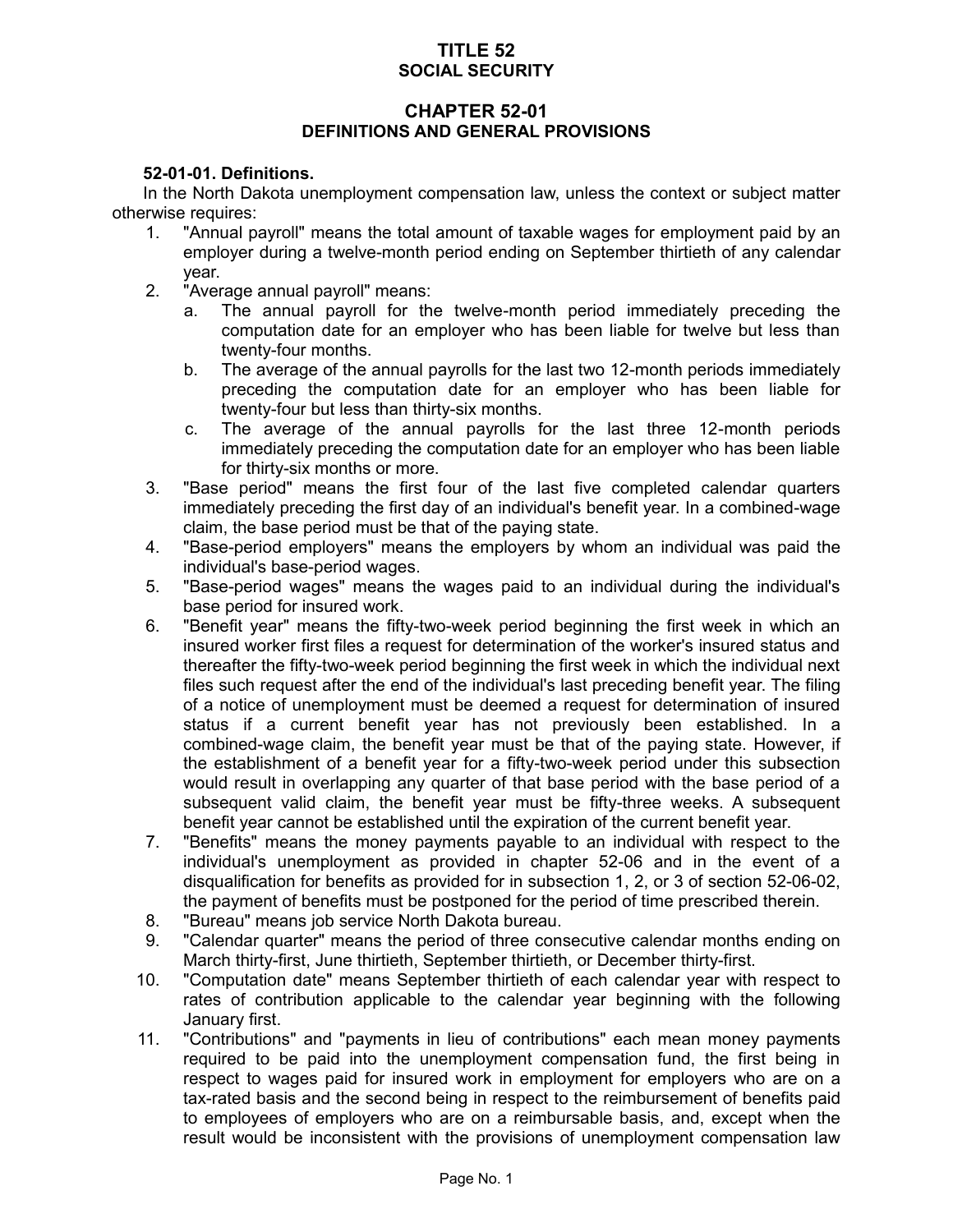pertinent to an employer on a reimbursable basis, the provisions of such law applicable to an employer on a tax-rated basis are equally applicable to an employer on a reimbursable basis, and conversely, except when the result would be inconsistent with the provisions of unemployment compensation law pertinent to an employer on a tax-rated basis, the provisions of such law applicable to an employer on a reimbursable basis are equally applicable to an employer on a tax-rated basis.

- 12. "Domestic service" means all service for a person in the operation and maintenance of a private household, local college club, or local chapter of a college fraternity or sorority, as distinguished from service as an employee in the pursuit of an employer's trade, occupation, profession, enterprise, or vocation.
- 13. "Educational institution" means an educational institution (including an institution of higher education as defined in section 3304(f) of the Federal Unemployment Tax Act [68A Stat. 439; 26 U.S.C. 3301 et seq.]) in which participants, trainees, or students are offered an organized course of study or training which may be academic, technical, trade, or preparation for gainful employment in a recognized occupation, designed to transfer to them knowledge, skills, information, doctrines, attitudes, or abilities from, by, or under the guidance of instructors or teachers, and is approved, licensed, or issued a permit to operate as a school by the state department of education or other government agency that is authorized within the state to approve, license, or issue a permit for the operation of a school.
- 14. "Employee" means every individual, whether citizen, alien, or minor, who performs services for an employer in an employment subject to the North Dakota unemployment compensation law and includes an officer of a corporation and a manager of a limited liability company that is treated as a corporation for purposes of federal income taxation or a manager of a limited liability company who is not a member.
- 15. "Employer" means:
	- a. Any employing unit which for some portion of a day, but not necessarily simultaneously, in each of twenty different calendar weeks, whether or not such weeks are or were consecutive, within either the current or the preceding calendar year has or had in employment four or more individuals, irrespective of whether the same individuals are or were employed in each such day. After December 31, 1971, any employing unit which in any calendar quarter in either the current or preceding calendar year paid for services in employment wages of one thousand five hundred dollars or more, or which for some portion of a day in each of twenty different calendar weeks, whether or not such weeks were consecutive, in either the current or the preceding calendar year, had in employment at least one individual, irrespective of whether the same individual was in employment in each such day. For the purpose of this definition, if any week includes both December thirty-first and January first, the days that precede January first must be deemed one calendar week and the days beginning January first another such week.
	- b. Any individual who or employing unit which acquired the organization, trade, or business, or substantially all of the assets thereof, of another who or which at the time of such acquisition was an employer subject to the provisions of the North Dakota unemployment compensation law, or who or which acquired a part of the organization, trade, or business of another which at the time of such acquisition was an employer subject to the provisions of the North Dakota unemployment compensation law if such other would have been an employer under subdivision a if such part had constituted its entire organization, trade, or business.
	- c. Any individual who or employing unit which acquired the organization, trade, or business, or substantially all the assets thereof, of another employing unit if the employment record of such individual or employing unit subsequent to such acquisition, together with the employment record of the acquired unit prior to such acquisition, both within the same calendar year, would be sufficient to constitute an employing unit an employer subject to the North Dakota unemployment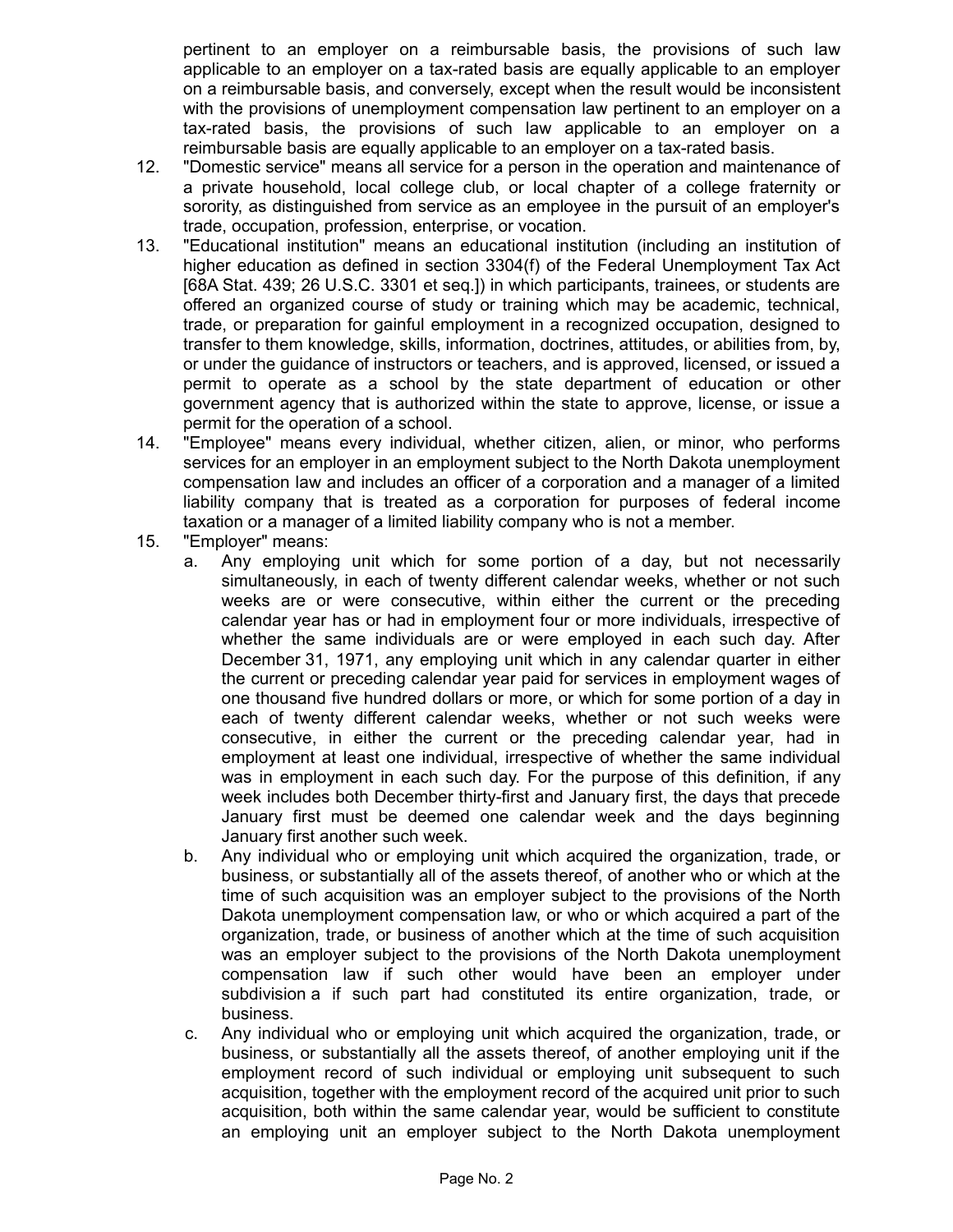compensation law, under subdivision a. After December 31, 1971, any individual who or employing unit which acquired the organization, trade, or business, or substantially all the assets of another employing unit if such individual or employing unit subsequent to such acquisition, and such acquired unit prior to such acquisition, both within the same calendar quarter, together paid for services in employment wages totaling one thousand five hundred dollars or more.

- d. Repealed by S.L. 1963, ch. 331, § 1.
- e. Any employing unit not an employer by reason of any of the provisions of this subsection for which services in employment are performed with respect to which such employing unit is liable for any federal tax against which credit may be taken for contributions paid into a state unemployment compensation fund or an employing unit which, as a condition for approval of the North Dakota unemployment compensation law for full tax credit against the tax imposed by the Federal Unemployment Tax Act [68A Stat. 439; 26 U.S.C. 3301 et seq.], is required, pursuant to such Act, to be an "employer" under the North Dakota unemployment compensation law.
- f. Any employing unit which, having become an employer under any one of subdivision a, b, c, e, h, i, j, or k has not under chapter 52-05 ceased to be an employer subject to the North Dakota unemployment compensation law.
- g. For the effective period of its election pursuant to sections 52-05-02 and 52-05-03, any other employing unit which has elected to become fully subject to the North Dakota unemployment compensation law.
- h. Any employing unit for which service in employment, as defined in subdivision f of subsection 17, is performed after December 31, 1971.
- i. Any employing unit for which service in employment, as defined in subdivision g of subsection 17, is performed after December 31, 1971.
- j. Any employing unit for which agricultural labor as defined in subdivision m of subsection 17 is performed after December 31, 1977. In determining whether or not an employing unit for which service other than agricultural labor is also performed is an employer under subdivision a, h, i, or k, the wages earned or the employment of an employee performing service in agricultural labor after December 31, 1977, may not be taken into account. However, if an employing unit is determined an employer of agricultural labor, such employing unit must be determined an employer for the purposes of subdivision a.
- k. Any employing unit for which domestic service in employment as defined in subdivision n of subsection 17 is performed after December 31, 1977. In determining whether or not an employing unit for which service other than domestic service is also performed is an employer under subdivision a, h, i, or j, the wages earned or the employment of an employee performing domestic service after December 31, 1977, may not be taken into account.
- l. The term "employer" includes an Indian tribe for which service in employment as defined under the North Dakota unemployment compensation law is performed.
- 16. "Employing unit" means any individual or type of organization including any partnership, association, trust, estate, joint-stock company, insurance company, corporation, or limited liability company, whether domestic or foreign, or the receiver, trustee in bankruptcy, trustee or successor of any of the foregoing, or the legal representative of a deceased person, which has or subsequent to January 1, 1936, had one or more individuals performing services for it within this state and:
	- a. All individuals performing services within this state for any employing unit which maintains two or more separate establishments within this state must be deemed to be performing services for a single employing unit for all the purposes of the North Dakota unemployment compensation law;
	- b. Whenever any employing unit contracts with or has under it any contractor or subcontractor for any work which is part of its usual trade, occupation, profession, or business, unless the employing unit as well as each such contractor or subcontractor is an employer by reason of subsection 15, the employing unit, for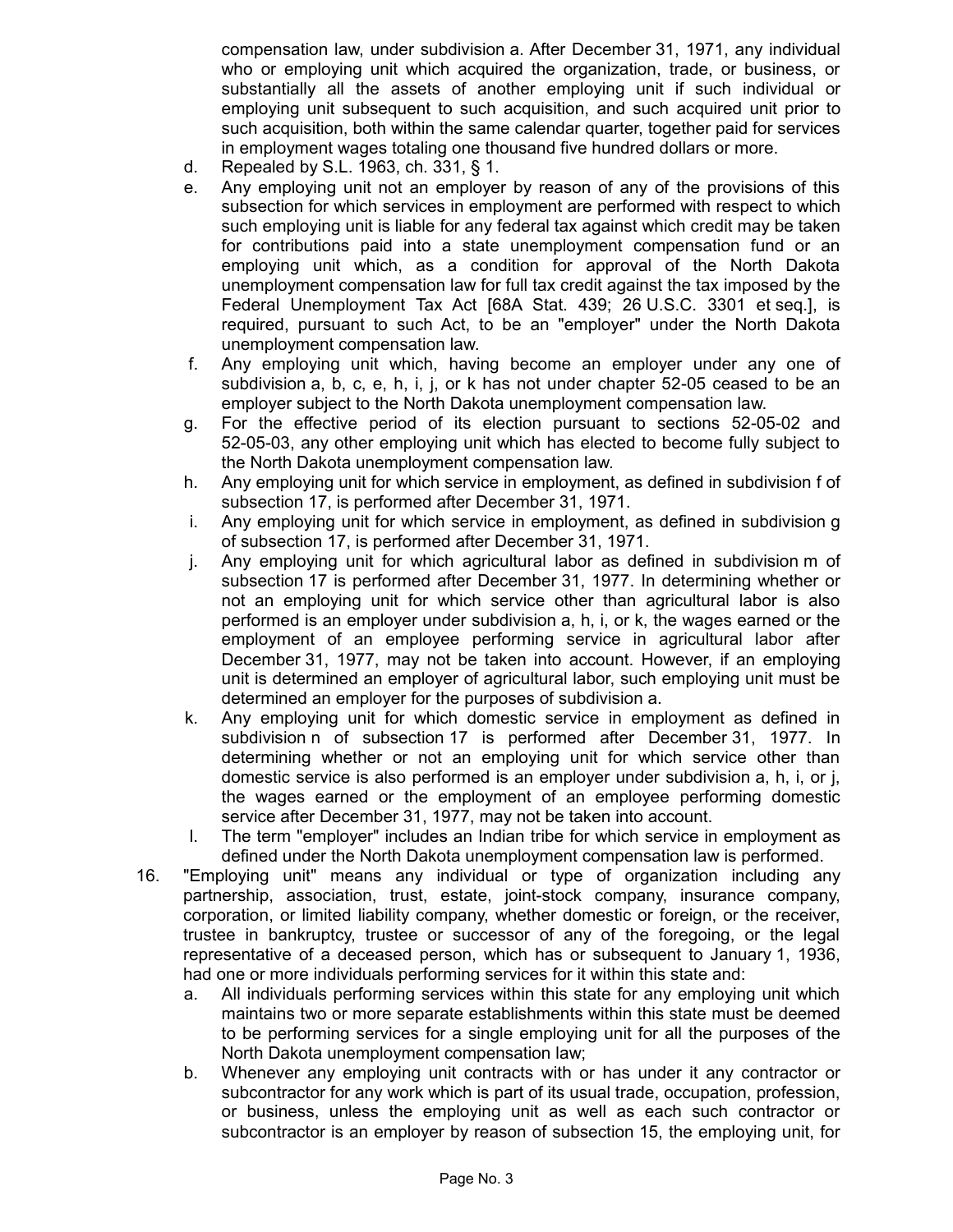all purposes of the North Dakota unemployment compensation law, must be deemed to employ each individual in the service of each such contractor for each day during which such individual is engaged solely in performing such work, except that each such contractor or subcontractor who is an employer by reason of subsection 15 is liable alone for the employer's contributions measured by wages to individuals in the person's service; and

- c. Each individual employed to perform or to assist in performing the work of any person in the service of an employing unit must be deemed to be engaged by such employing unit for all the purposes of the North Dakota unemployment compensation law whether such individual was hired or paid directly by such employing unit or by such person, if the employing unit had actual or constructive knowledge of the employment.
- 17. "Employment" means:
	- a. Any service performed prior to January 1, 1972, which was employment as defined in this subsection prior to such date, and subject to the other provisions of this subsection, service performed after December 31, 1971, including service in interstate commerce, by:
		- (1) Any officer of a corporation. If a corporate officer is employed by a corporation in which one-fourth or more of the ownership interest, however designated, is owned or controlled by the officer or by the officer's parent, child, or spouse, or by any combination of them, the corporation with the concurrence of the officer may exclude that officer's service from employment as of the first day of January of any calendar year if, during January of that year, the corporation files a written application to exclude the officer's service from employment or as of the formation of the corporation if, within sixty days of the formation, the corporation files a written application to exclude the officer's service from employment.
		- (2) Certain managers of limited liability companies. If a limited liability company manager is employed by a limited liability company in which one-fourth or more of the ownership interest, however designated, is owned or controlled by the manager or by the manager's parent, child, spouse, or by any combination of them, the limited liability company with the concurrence of the manager may exclude that manager's service from employment as of the first day of January of any calendar year if, during January of that year, the limited liability company files a written application to exclude the manager's service from employment or as of formation of the limited liability company if, within sixty days of the formation, the limited liability company files a written application to exclude the manager's service from employment. This exclusion from employment does not apply to any limited liability company that is wholly owned by or operates as an Indian tribe, state or local government, or nonprofit organization with respect to services performed for those entities which are required by federal law to be covered under the North Dakota unemployment compensation law.
		- (3) Any individual who, under the provisions of subdivision e, has the status of an employee.
		- (4) Any individual other than an individual who is an employee under paragraph 1, 2, or 3 who performs services for remuneration for any person:
			- (a) As an agent-driver or commission-driver engaged in distributing meat products, vegetable products, fruit products, bakery products, beverages other than milk, or laundry or drycleaning services, for the person's principal.
			- (b) As a traveling or city salesman, other than as an agent-driver or commission-driver, engaged upon a full-time basis in the solicitation on behalf of, and the transmission to, the person's principal, except for sideline sales activities on behalf of some other person, of orders from wholesalers, retailers, contractors, or operators of hotels, restaurants,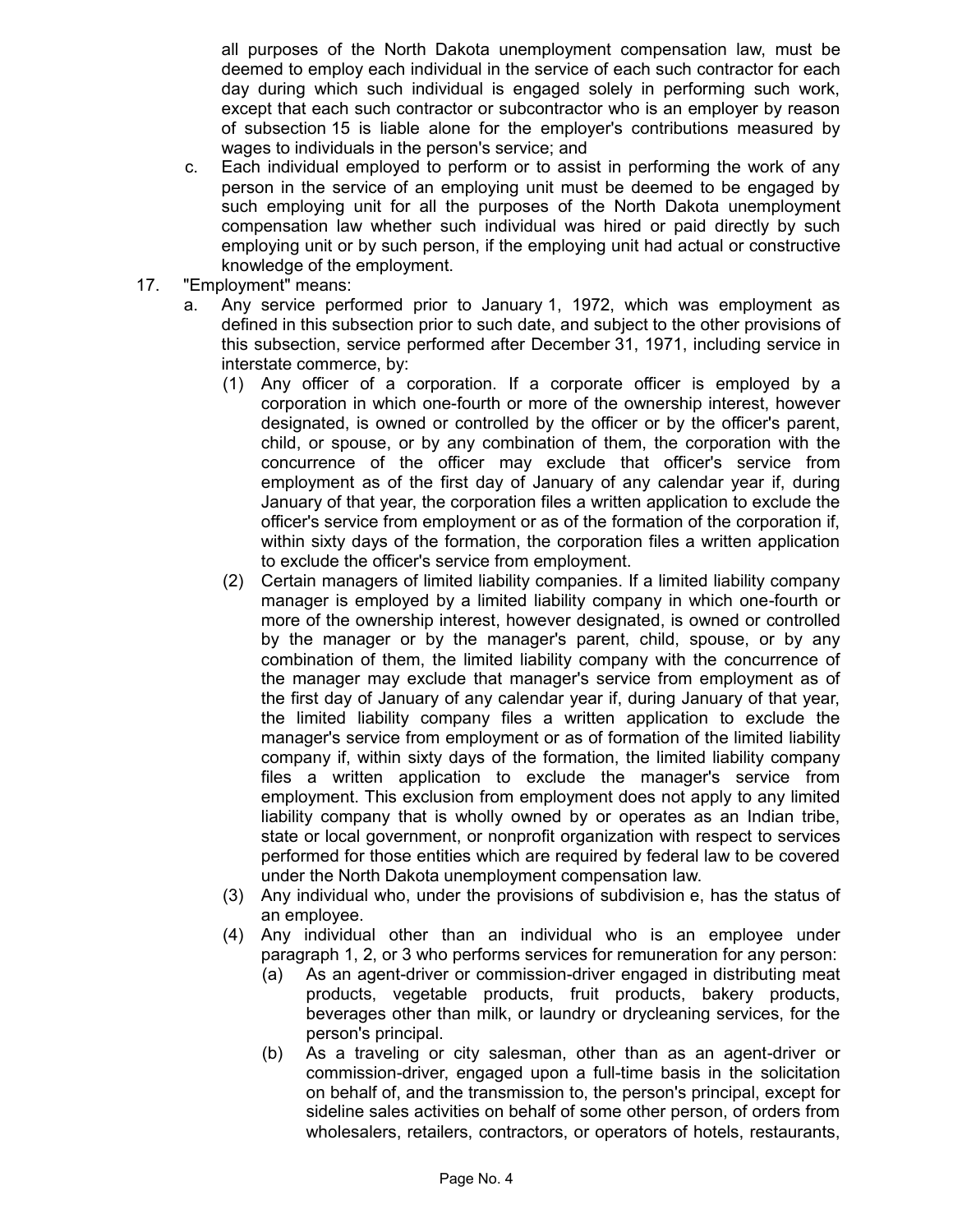or other similar establishments for merchandise for resale or supplies for use in their business operations.

For purposes of this paragraph, the term "employment" includes services described in either subparagraph a or b performed after December 31, 1971, only if the contract of service contemplates that substantially all of the services are to be performed personally by such individual; the individual does not have a substantial investment in facilities used in connection with the performance of the services other than in facilities for transportation; and the services are not in the nature of a single transaction that is not part of a continuing relationship with the person for whom the services are performed.

- b. An individual's entire service, performed within or both within and without this state if the service is localized in this state.
- c. Services covered by an election pursuant to chapter 52-05.
- d. Services covered by an arrangement pursuant to sections 52-02-14 and 52-02-15 between the bureau and the agency charged with the administration of any other state or federal unemployment compensation law, pursuant to which all services performed by an individual for an employing unit are deemed to be performed entirely within this state, must be deemed to be employment if the bureau has approved an election of the employing unit for whom such services are performed, pursuant to which the entire service of such individual during the period covered by such election is deemed to be insured work.
- e. Services performed by an individual for wages or under any contract of hire must be deemed to be employment subject to the North Dakota unemployment compensation law unless it is shown that the individual is an independent contractor as determined by the "common law" test.
- f. Service performed after December 31, 1971, by an individual in the employ of this state or any of its instrumentalities, or in the employ of this state and one or more other states or their instrumentalities, for a hospital or institution of higher education located in this state; provided, that such service is excluded from "employment" as defined in the Federal Unemployment Tax Act [68A Stat. 439; 26 U.S.C. 3301 et seq.] solely by reason of section 3306(c)(7) of that Act and is not excluded from "employment" under subdivision h. Service performed after December 31, 1977, in the employ of this state or any of its instrumentalities or any political subdivision thereof or any of its instrumentalities or any instrumentality of any of the foregoing and one or more other states or political subdivisions; provided, that such service is excluded from "employment" as defined in the Federal Unemployment Tax Act [68A Stat. 439; 26 U.S.C. 3301 et seq.] by section 3306(c)(7) of that Act and is not excluded from "employment" as enumerated under subdivision h.
- g. Service performed after December 31, 1971, by an individual in the employ of a religious, charitable, educational, or other organization but only if the following conditions are met:
	- (1) The service is excluded from "employment" as defined in the Federal Unemployment Tax Act [68A Stat. 439; 26 U.S.C. 3301 et seq.] solely by reason of section 3306(c)(8) of that Act; and
	- (2) The organization had four or more individuals in employment for some portion of a day in each of twenty different weeks, whether or not such weeks were consecutive, within either the current or preceding calendar year, regardless of whether they were employed at the same moment of time.
- h. For the purposes of subdivisions f and g, the term "employment" does not apply to service performed:
	- (1) In the employ of:
		- (a) A church or convention or association of churches; or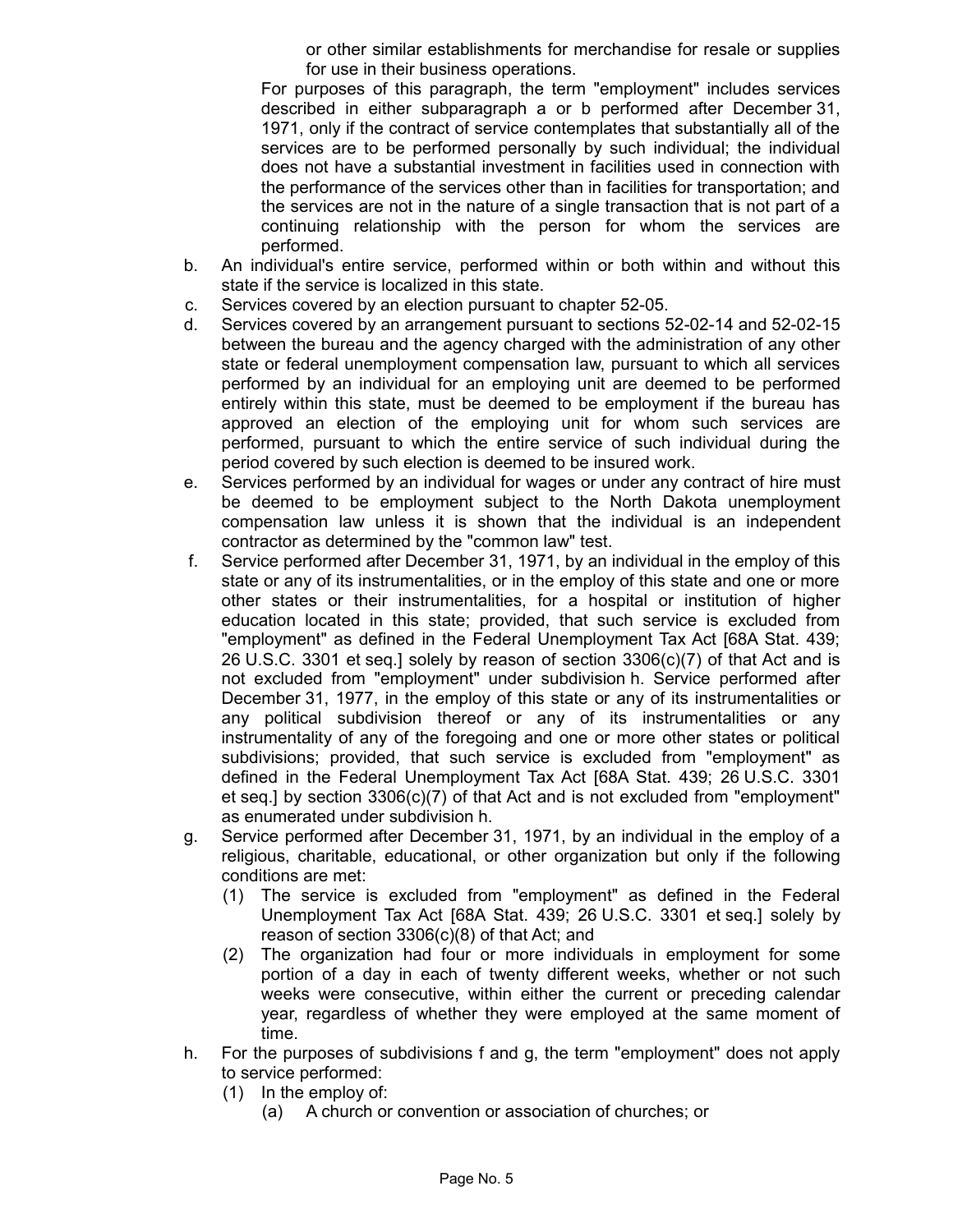- (b) An organization which is operated primarily for religious purposes and which is operated, supervised, controlled, or principally supported by a church or convention or association of churches.
- (2) By a duly ordained, commissioned, or licensed minister of a church in the exercise of the person's ministry or by a member of a religious order in the exercise of duties required by such order.
- (3) Prior to January 1, 1978, in the employ of a school which is not an institution of higher education and after December 31, 1977, in the employ of a governmental entity referred to in subdivision f if such service is performed by an individual in the exercise of duties:
	- (a) As an elected official.
	- (b) As a member of a legislative body, or a member of the judiciary, of a state or political subdivision.
	- (c) As a member of the state national guard or air national guard.
	- (d) As an employee serving on a temporary basis in case of fire, storm, snow, earthquake, flood, or similar emergency.
	- (e) In a position which, under or pursuant to the laws of this state, is designated as a major nontenured policymaking or advisory position, the performance of the duties of which ordinarily does not require more than eight hours per week.
- (4) In a facility conducted for the purpose of carrying out a program of rehabilitation for individuals whose earning capacity is impaired by age or physical or mental deficiency or injury or providing remunerative work for individuals who because of their impaired physical or mental capacity cannot be readily absorbed in the competitive labor market, by an individual receiving such rehabilitation or remunerative work.
- (5) As part of an unemployment work-relief or work-training program assisted or financed in whole or in part by any federal agency or an agency of a state or political subdivision thereof, by an individual receiving such work relief or work training.
- (6) Prior to January 1, 1978, for a hospital in a state prison or other state correctional institution by an inmate of the prison or correctional institution and after December 31, 1977, by an inmate of a custodial or penal institution.
- (7) As an election official or election worker if the amount of remuneration received by the individual during the calendar year for services as an election official or election worker is less than one thousand dollars.
- i. The term "employment" includes the service of an individual who is a citizen of the United States, performed outside the United States (except in Canada), after December 31, 1971, and after December 31, 1976, in the case of the Virgin Islands, in the employ of an American employer (other than service which is deemed "employment" under the provisions of subdivision b and subsection 28 or the parallel provisions of another state's law), if:
	- (1) The employer's principal place of business in the United States is located in this state; or
	- (2) The employer has no place of business in the United States, but:
		- (a) The employer is an individual who is a resident of this state;
		- (b) The employer is a corporation or limited liability company which is organized under the laws of this state; or
		- (c) The employer is a partnership or a trust and the number of the partners or trustees who are residents of this state is greater than the number who are residents of any one other state; or
	- (3) None of the criteria of paragraphs 1 and 2 is met but the employer has elected coverage in this state or, the employer having failed to elect coverage in any state, the individual has filed a claim for benefits, based on such service, under the law of this state.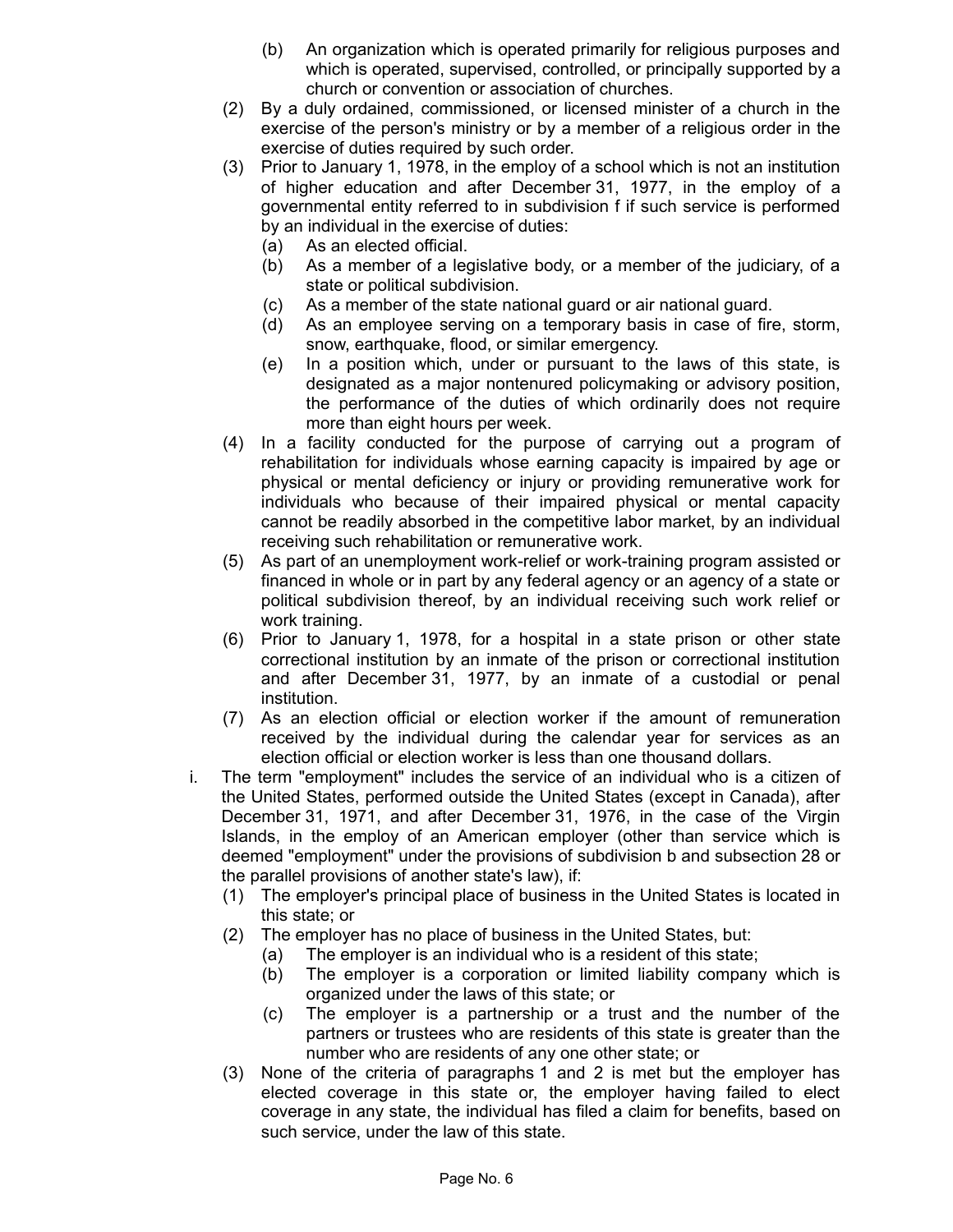- (4) An "American employer", for purposes of this subdivision, means a person who is:
	- (a) An individual who is a resident of the United States;
	- (b) A partnership if two-thirds or more of the partners are residents of the United States;
	- (c) A trust, if all of the trustees are residents of the United States;
	- (d) A corporation organized under the laws of the United States or of any state; or
	- (e) A limited liability company organized under the laws of the United States or of any state.
- (5) The term "United States" for purposes of this subdivision includes the states, the District of Columbia, the Commonwealth of Puerto Rico, and the Virgin Islands.
- j. Notwithstanding subdivision b, all service performed after December 31, 1971, by an officer or member of the crew of an American vessel on or in connection with such vessel, if the operating office, from which the operations of such vessel operating on navigable waters within, or within and without, the United States are ordinarily and regularly supervised, managed, directed, and controlled is within this state.
- k. Notwithstanding any other provision of this subsection, service with respect to which a tax is required to be paid under any federal law imposing a tax against which credit may be taken for contributions required to be paid into a state unemployment fund or which as a condition for full tax credit against the tax imposed by the Federal Unemployment Tax Act [68A Stat. 439; 26 U.S.C. 3301 et seq.] is required to be covered under the North Dakota unemployment compensation law.
- l. An individual's service, wherever performed within the United States, the Virgin Islands, or Canada, if:
	- (1) Such service is not covered under the unemployment compensation law of any other state, the Virgin Islands, or Canada; and
	- (2) The place from which the service is directed or controlled is in this state.
- m. Service performed by an individual in agricultural labor as defined in subdivision a of subsection 18 when:
	- (1) Such service is performed for a person who:
		- (a) During any calendar quarter in either the current or the preceding calendar year paid remuneration in cash of twenty thousand dollars or more to individuals employed in agricultural labor (not taking into account service in agricultural labor performed by an alien referred to in paragraph 2); or
		- (b) For some portion of a day in each of twenty different calendar weeks, whether such weeks were consecutive, in either the current or the preceding calendar year, employed in agricultural labor (not taking into account service in agricultural labor by an alien referred to in paragraph 2) ten or more individuals, regardless of whether they were employed at the same moment of time.
	- (2) Such service is not performed in agricultural labor if performed by an individual who is an alien admitted to the United States to perform service in agricultural labor pursuant to sections 214(c) and 101(a)(15)(H)(ii)(A) of the Immigration and Nationality Act [8 U.S.C. 1101(a)(15)(H)(ii)(A)].
	- (3) For the purposes of this subdivision, any individual who is a member of a crew furnished by a crew leader to perform service in agricultural labor for any other person shall be treated as an employee of such crew leader:
		- (a) If such crew leader holds a valid certificate of registration under the Farm Labor Contractor Registration Act of 1963 [Pub. L. 88-582; 78 Stat. 920; 7 U.S.C. 2041 et seq.]; or substantially all the members of such crew operate or maintain tractors, mechanized harvesting or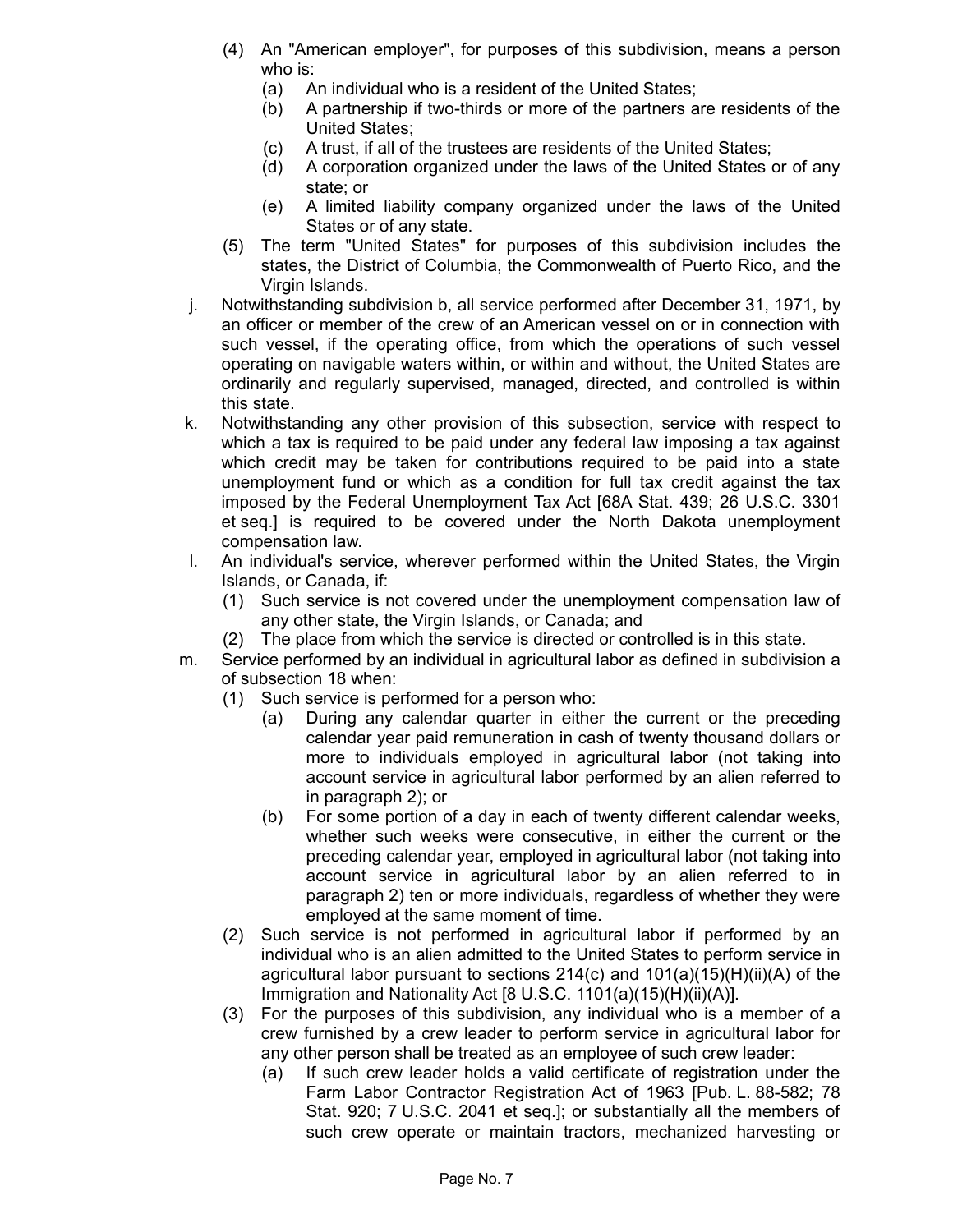crop-dusting equipment, or any other mechanized equipment, which is provided by such crew leader; and

- (b) If such individual is not an employee of such other person within the meaning of subdivision a.
- (4) For the purposes of this subdivision, in the case of any individual who is furnished by a crew leader to perform service in agricultural labor for any other person and who is not treated as an employee of such crew leader under paragraph 3:
	- (a) Such other person and not the crew leader must be treated as the employer of such individual; and
	- (b) Such other person must be treated as having paid cash remuneration to such individual in an amount equal to the amount of cash remuneration paid to such individual by the crew leader (either on the crew leader's own behalf or on behalf of such other person) for the service in agricultural labor performed for such other person.
- (5) For the purposes of this subdivision, the term "crew leader" means an individual who:
	- (a) Furnishes individuals to perform service in agricultural labor for any other person;
	- (b) Pays (either on the crew leader's own behalf or on behalf of such other person) the individuals so furnished by the crew leader for the service in agricultural labor performed by them; and
	- (c) Has not entered into a written agreement with such other person under which such individual is designated as an employee of such other person.
- n. The term "employment" includes domestic service after December 31, 1977, in a private home, local college club, or local chapter of a college fraternity or sorority, performed for a person who paid cash remuneration of one thousand dollars or more to individuals employed in such domestic service in any calendar quarter in the current or preceding calendar year.
- o. The term "employment" includes service performed in the employ of an Indian tribe, as defined in section 3306(u) of the Federal Unemployment Tax Act, provided the service is excluded from "employment" as defined in the Federal Unemployment Tax Act solely by reason of section 3306(c)(7) of the Federal Unemployment Tax Act, and is not otherwise excluded from employment under the North Dakota unemployment compensation law. For purposes of this subdivision, the exclusions from employment in subdivision h are applicable to services performed in the employ of an Indian tribe.
- 18. "Employment" does not include:
	- a. Service performed by an individual in agricultural labor. For purposes of this subdivision, the term "agricultural labor" means:
		- (1) Any service performed prior to January 1, 1972, which was agricultural labor as defined in this subdivision prior to such date; and
		- (2) Remunerated service performed after December 31, 1971, in agricultural labor as defined in section 3306(k) of the Federal Unemployment Tax Act [68A Stat. 439; 26 U.S.C. 3301 et seq.].
	- b. Domestic service in a private home, local college club, or local chapter of a college fraternity or sorority, except as provided in subdivision n of subsection 17.
	- c. Repealed by S.L. 1971, ch. 475, § 19.
	- d. Service not in the course of the employing unit's trade or business performed after January 1, 1951, in any calendar quarter by an individual, unless the cash remuneration paid for such service is fifty dollars or more and such service is performed by an individual who is regularly employed by such employing unit to perform such service. For the purposes of the North Dakota unemployment compensation law, an individual must be deemed to be regularly employed to perform service not in the course of an employing unit's trade or business during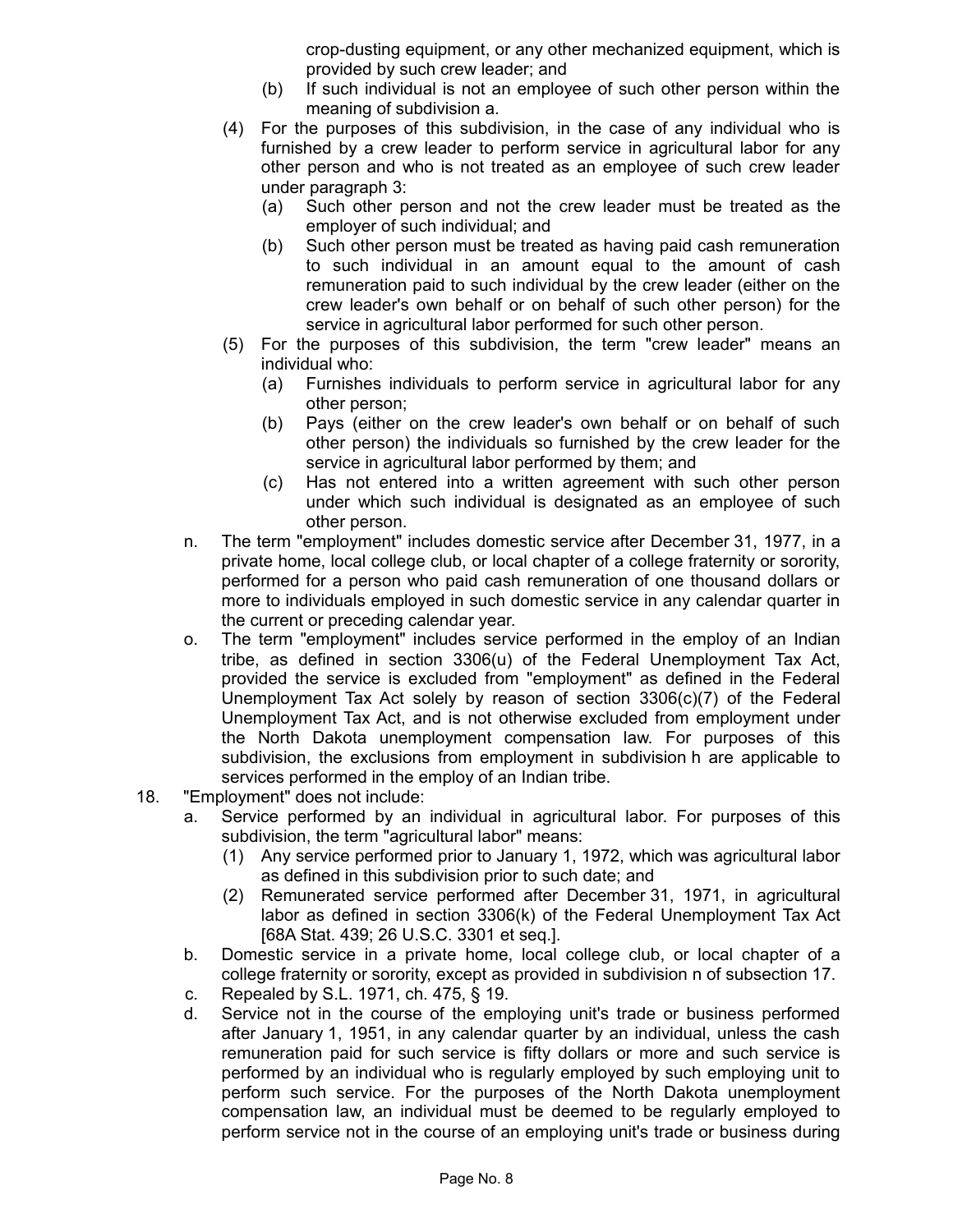a calendar quarter only if on each of some twenty-four days during such quarter or during the immediately preceding quarter, such individual performed such service for some portion of a day.

- e. Service performed by an individual in the employ of the individual's son, daughter, or spouse, and service performed by a minor in the employ of the minor's father or mother and dwelling in the household of the minor's father or mother.
- f. Service performed in the employ of the United States government or an instrumentality of the United States exempt under the Constitution of the United States from the contributions imposed by the North Dakota unemployment compensation law, except that to the extent that the Congress of the United States shall permit states to require any instrumentalities of the United States to make payments into an unemployment fund under a state unemployment compensation law, all of the provisions of the North Dakota unemployment compensation law are applicable to such instrumentalities, and to services performed for such instrumentalities, in the same manner, to the same extent, and on the same terms as to all other employers, employing units, individuals, and services; but if this state is not certified for any year by the social security board under subsection c of section 3304 of the federal Internal Revenue Code, the payments required of such instrumentalities with respect to such year must be refunded by the bureau from the fund in the same manner and within the same period as is provided in section 52-04-14 with respect to contributions erroneously collected.
- g. Service performed in the employ of this state or of any other state, or of any political subdivision thereof, or of any instrumentality of any one or more of the foregoing which is owned wholly by this state or by any one or more states or political subdivisions, and any service performed in the employ of any instrumentality of this state or of one or more states or political subdivisions to the extent that the instrumentality is, with respect to such service, exempt under the Constitution of the United States from the tax imposed by section 3301 of the federal Internal Revenue Code, except that this provision does not apply to coverage pursuant to subsection 17 and section 52-05-03.
- h. Service with respect to which unemployment is payable under an unemployment compensation system established by an act of the Congress of the United States.
- i. Service performed:
	- (1) In any calendar quarter in the employ of any organization exempt from income tax under section 501(a) (other than an organization described in section 401(a)) or under section 521 of the federal Internal Revenue Code, if the remuneration for such service is less than fifty dollars.
	- (2) Repealed by S.L. 1973, ch. 391, § 22.
	- (3) In the employ of a voluntary employee's beneficiary association providing for the payment of life, sick, accident, or other benefits to the members of such association or their dependents, if:
		- (a) No part of its net earnings inures, other than through such payments, to the benefit of any private shareholder or individual; and
		- (b) Eighty-five percent or more of the income consists of amounts collected from members for the sole purpose of making such payments and meeting expenses.
	- (4) In the employ of a voluntary employees' beneficiary association providing for the payment of life, sick, accident, or other benefits to the members of such association or their dependents or their designated beneficiaries, if:
		- (a) Admission to membership in such association is limited to individuals who are officers or employees of the United States government; and
		- (b) No part of the net earnings of such association inures, other than through such payments, to the benefit of any private shareholder or individual.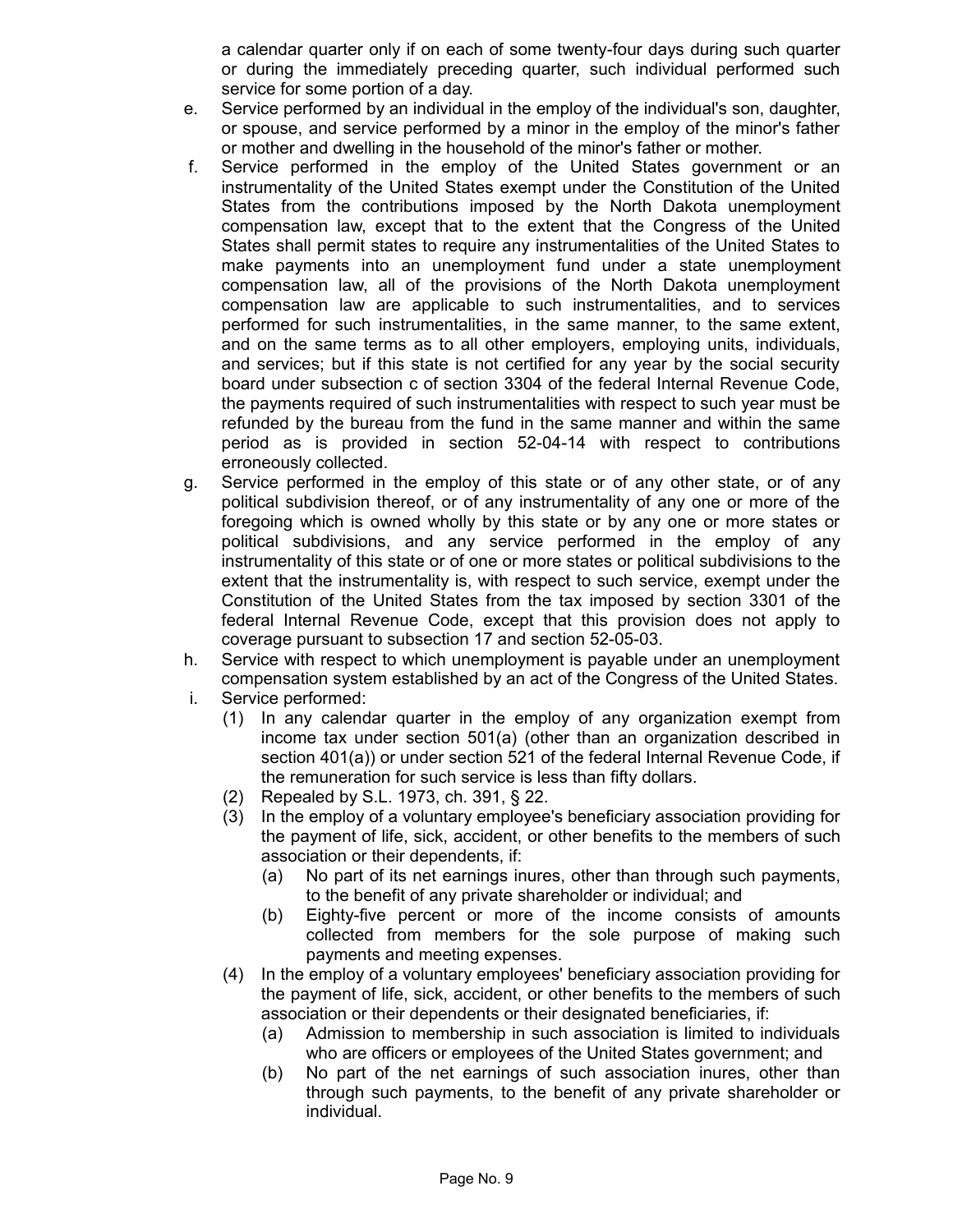- (5) In any calendar quarter in the employ of a school, college, or university, if such service is performed by a student who is enrolled and regularly is attending classes at such school, college, or university, or by the spouse of such a student, if such spouse is advised at the time such spouse commences to perform such service, that:
	- (a) The employment of such spouse to perform such service is provided under a program to provide financial assistance to such student by such school, college, or university; and
	- (b) Such employment will not be covered by any program of unemployment insurance.
- (6) In the employ of a corporation, community chest, fund, or foundation, organized and operated exclusively for religious, charitable, scientific, literary, or educational purposes, or for the prevention of cruelty to children or animals, no part of the net earnings of which inures to the benefit of any private shareholder or individual, and no substantial part of the activities of which is carrying on propaganda, or otherwise attempting, to influence legislation, except as provided in subdivision g of subsection 17.
- (7) As a student nurse in the employ of a hospital or a nurses' training school by an individual who is enrolled and regularly is attending classes in a nurses' training school chartered or approved pursuant to state law and service performed as an intern in the employ of a hospital by an individual who has completed a four-year course in a medical school chartered or approved pursuant to a state law.
- (8) By an individual for a person as an insurance agent, as an insurance solicitor, as a real estate salesman, or as a securities salesman, if all such services performed by such individual for such persons is performed for remuneration solely by way of commission.
- (9) By an individual under the age of eighteen in delivery or distribution of newspapers or shopping news, not including delivery or distribution to any point for subsequent delivery or distribution.
- (10) By an individual who is enrolled at a nonprofit or public educational institution which normally maintains a regular faculty and curriculum and normally has a regularly organized body of students in attendance at the place where its educational activities are carried on as a student in a full-time program, taken for credit at such institution, which combines academic instruction with work experience, if such service is an integral part of such program, and such institution has so certified to the employer, except that this paragraph does not apply to service performed in a program established for or on behalf of an employer or group of employees.
- (11) In the employ of a hospital, if such service is performed by a patient of the hospital, as defined in subsection 25.
- (12) By an individual under the age of eighteen as a golf caddy, except for service described in subdivisions f and g of subsection 17.
- j. Service covered by an arrangement between the bureau and the agency charged with the administration of any other state or federal unemployment compensation law pursuant to which all services performed by an individual for an employing unit during the period covered by such employing unit's duly approved election are deemed to be performed entirely within such agency's state.
- k. Service performed for a private for-profit person or entity by an individual as a landman if substantially all remuneration, including payment on the basis of a daily rate, paid in cash or otherwise for the performance of the service is directly related to the completion by the individual of the specific tasks contracted for rather than to the number of hours worked by the individual, and the services are performed under a written contract between the individual and the person for whom the services are performed which provides that the individual is to be treated as an independent contractor and not as an employee with respect to the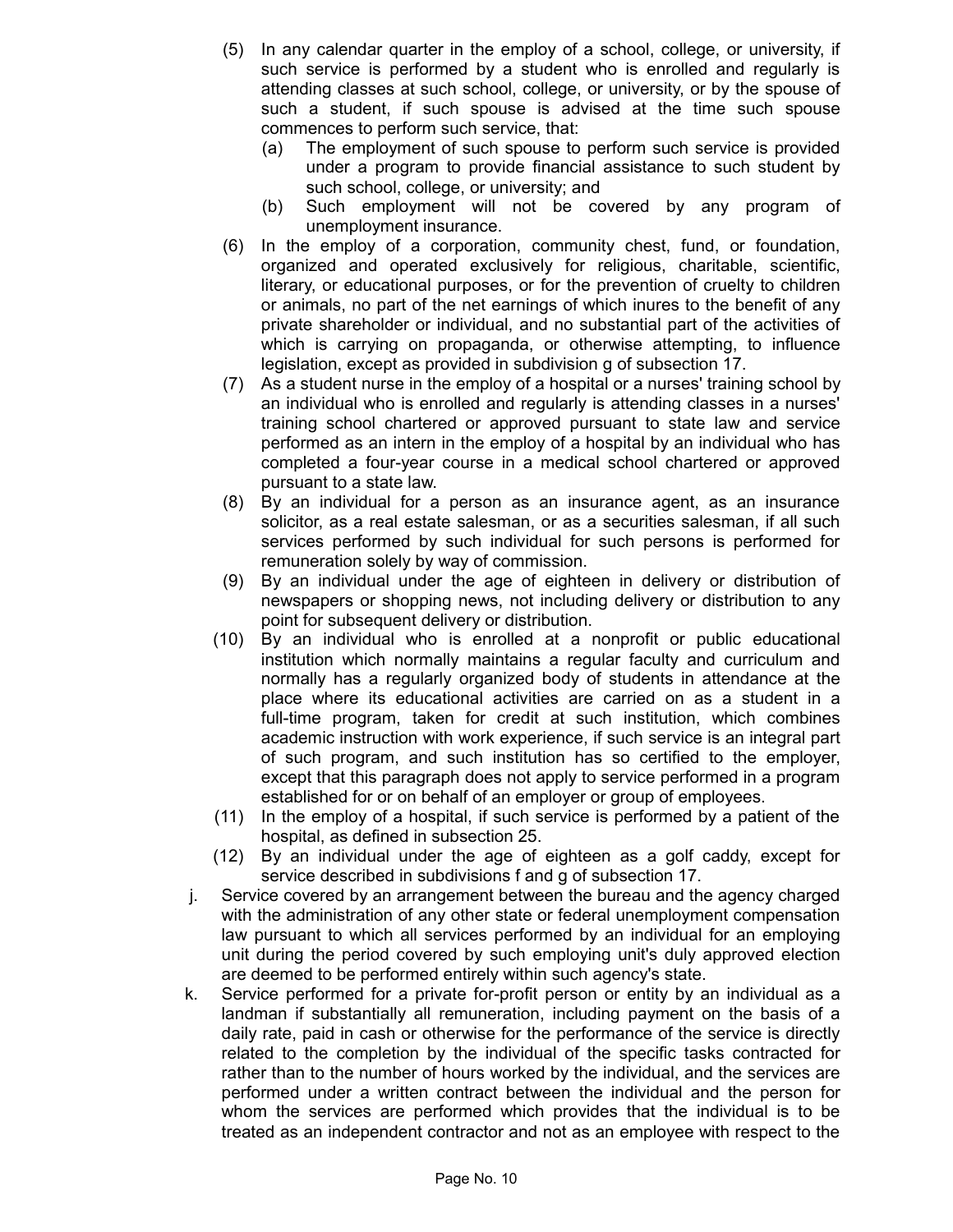services provided under the contract. For purposes of this subdivision, "landman" means a land professional who has been engaged primarily in:

- (1) Negotiating the acquisition or divestiture of mineral rights;
- (2) Negotiating business agreements that provide for the exploration for or development of minerals;
- (3) Determining ownership of minerals through research of public and private records;
- (4) Reviewing the status of title, curing title defects, and otherwise reducing title risk associated with ownership of minerals;
- (5) Managing rights or obligations derived from ownership of interests and minerals; or
- (6) Activities to secure the unitization or pooling of interests in minerals.
- l. Service performed by an owner of a general partnership, limited partnership, limited liability partnership, limited liability limited partnership, or a limited liability company, unless the organization is treated as a corporation for purposes of federal income taxation.
- m. Service performed as a participant in an Americorps program authorized and funded by the National and Community Service Act of 1990 [Pub. L. 101-610; 42 U.S.C. 12501 et seq.].
- 19. "Employment office" means a free public employment office or branch thereof operated by this or any other state as a part of a state-controlled system of public employment offices or by a federal agency charged with the administration of an unemployment compensation program or free public employment offices.
- 20. "Executive director" means the executive director of job service North Dakota.
- 21. "Extended benefits" means benefits (including benefits payable to federal civilian employees and to ex-servicemen pursuant to 5 U.S.C. chapter 85) payable to an individual under the provisions of chapter 52-07.1 for weeks of unemployment in the individual's eligibility period.
- 22. "Fund" means the unemployment compensation fund established by the North Dakota unemployment compensation law, to which all contributions required and from which all benefits provided under the North Dakota unemployment compensation law must be paid.
- 23. The term "governmental unit" means the state of North Dakota and all its political subdivisions, and all of its departments and instrumentalities.
- 24. "Gross misconduct" means misconduct involving assault and battery, or the malicious destruction of property, or the theft of money or property.
- 25. "Hospital" means an institution which has been licensed as a hospital by the licensing authority of the state of North Dakota.
- 26. "Included and excluded service". If the service performed during one-half or more of any pay period by an individual for the person employing the individual constitutes employment, all the services of such individual for such period must be deemed to be employment, but if the service performed during more than one-half of any such pay period by an individual for the person employing the individual does not constitute employment, then none of the services of such individual for such period may be deemed to be employment. As used in this subsection, the term "pay period" means a period, of not more than thirty-one consecutive days, for which a payment of remuneration ordinarily is made to the individual by the person employing the individual. This subsection is not applicable with respect to services performed in a pay period by an individual for the person employing the individual, when any of such service is excepted by subdivision h of subsection 18.
- 27. "Institution of higher education", for the purposes of the North Dakota unemployment compensation law, means an educational institution which:
	- a. Admits as regular students only individuals having a certificate of graduation from a high school or the recognized equivalent of such a certificate;
	- b. Is legally authorized in this state to provide a program of education beyond high school;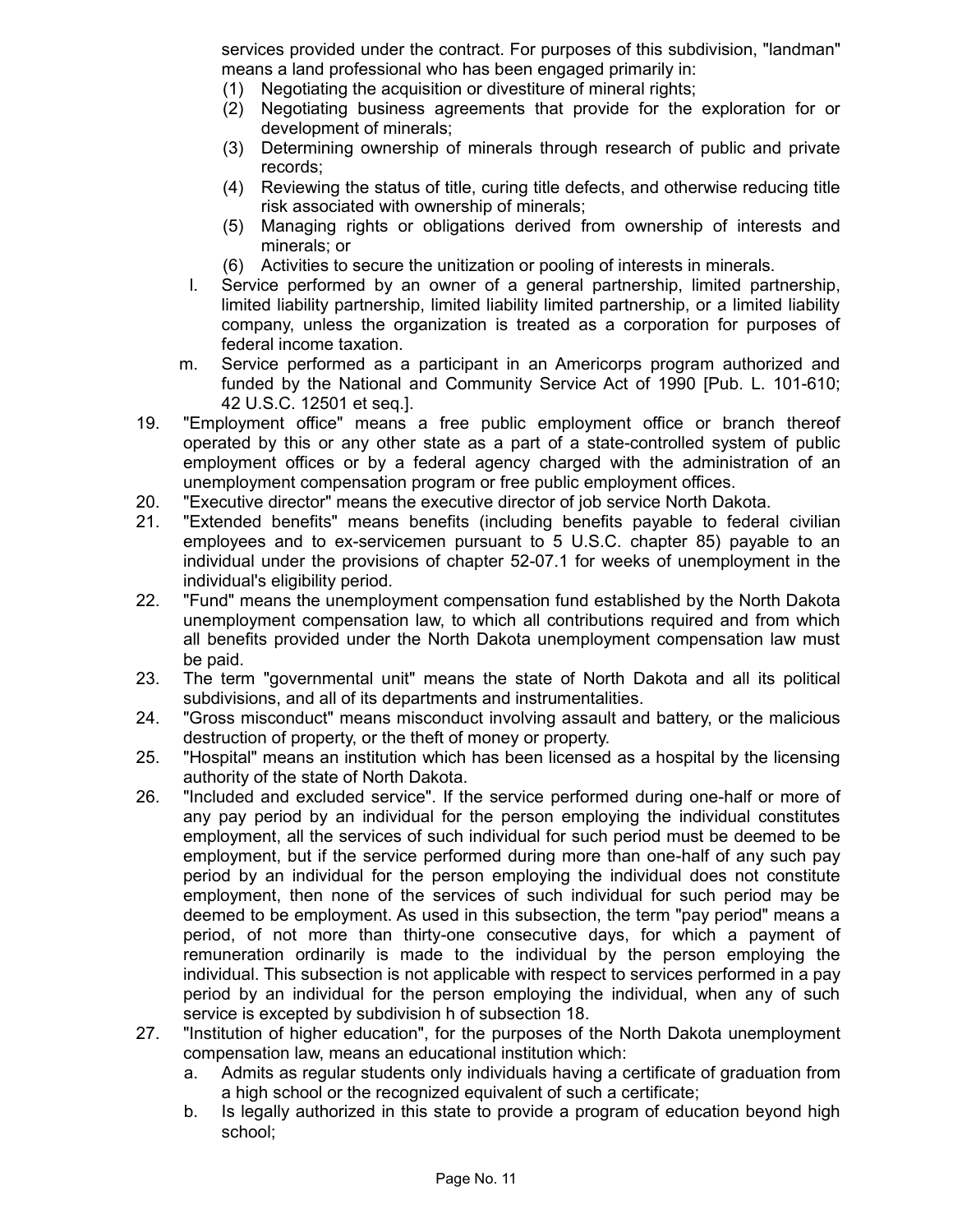- c. Provides an educational program for which it awards a bachelor's or higher degree, or provides a program which is acceptable for full credit toward such a degree, a program of postgraduate or postdoctoral studies, or a program of training to prepare students for gainful employment in a recognized occupation; and
- d. Is a public or other nonprofit institution.

Notwithstanding any of the foregoing provisions of this subsection, all colleges and universities in this state are institutions of higher education for purposes of the North Dakota unemployment compensation law.

- 28. "Localized service". Service must be deemed to be localized within a state if:
	- a. The service is performed entirely within such state; or
	- b. The service is performed both within and without such state, but the service performed without such state is incidental to the individual's service within the state, for example, is temporary or transitory in nature or consists of isolated transactions.
- 29. "State" includes, in addition to the states of the United States of America, Puerto Rico, the District of Columbia, and the Virgin Islands.
- 30. "Unemployed". An individual is "unemployed" with respect to any week during which the individual performs no services and with respect to which no wages are payable to the individual, or with respect to any week during which the individual is substantially unemployed and the wages payable to the individual with respect to such week are less than the individual's weekly benefit amount. For the purposes of this subsection, wages are payable with respect to the weeks for which they were reasonably intended to be payable, irrespective of whether services were performed in those weeks. The bureau shall prescribe regulations applicable to unemployed individuals making such distinctions in the procedures as to total unemployment, part-total unemployment, partial unemployment of individuals attached to their regular jobs, and other forms of work, as the bureau deems necessary.
- 31. "Wages" means all remuneration for service from whatever source, including commissions and bonuses and the cash value of all remuneration in any medium other than cash. Gratuities customarily received by an individual in the course of the individual's service from persons other than the individual's employing unit must be treated as wages received from the individual's employing unit. After January 1, 1951, backpay awarded under any statute of this state or of the United States must be treated as wages. The reasonable cash value of remuneration in any medium other than cash, and the reasonable amount of gratuities, must be estimated and determined in accordance with rules as prescribed by the bureau. For the purpose of a determination of insured status only, backpay awards after January 1, 1951, must be allocated to the quarters with respect to which they were paid. If the remuneration of an individual is not based upon a fixed period or duration of time or if the individual's wages are paid at irregular intervals or in such manner as not to extend regularly over a period of employment, for the purposes of a determination of insured status only, the wages must be allocated to weeks or quarters in accordance with regulations prescribed by the bureau. Such regulations must, so far as possible, produce results reasonably similar to those which would prevail if the individual were paid the individual's wages at regular intervals. The term "wages" does not include:
	- a. The amount of any payment made after January 1, 1951, including any amount paid by an employing unit for insurance or annuities, or into a fund, to provide for any such payment to, or on behalf of, an individual or any of the individual's dependents under a plan or system established by an employing unit which makes provision generally for individuals performing service for it or for such individuals generally and their dependents or for a class or classes of such individuals, or for a class or classes of such individuals and their dependents, on account of:
		- (1) Sickness or accident disability but, in the case of payments made to an employee or any of the employee's dependents, this paragraph excludes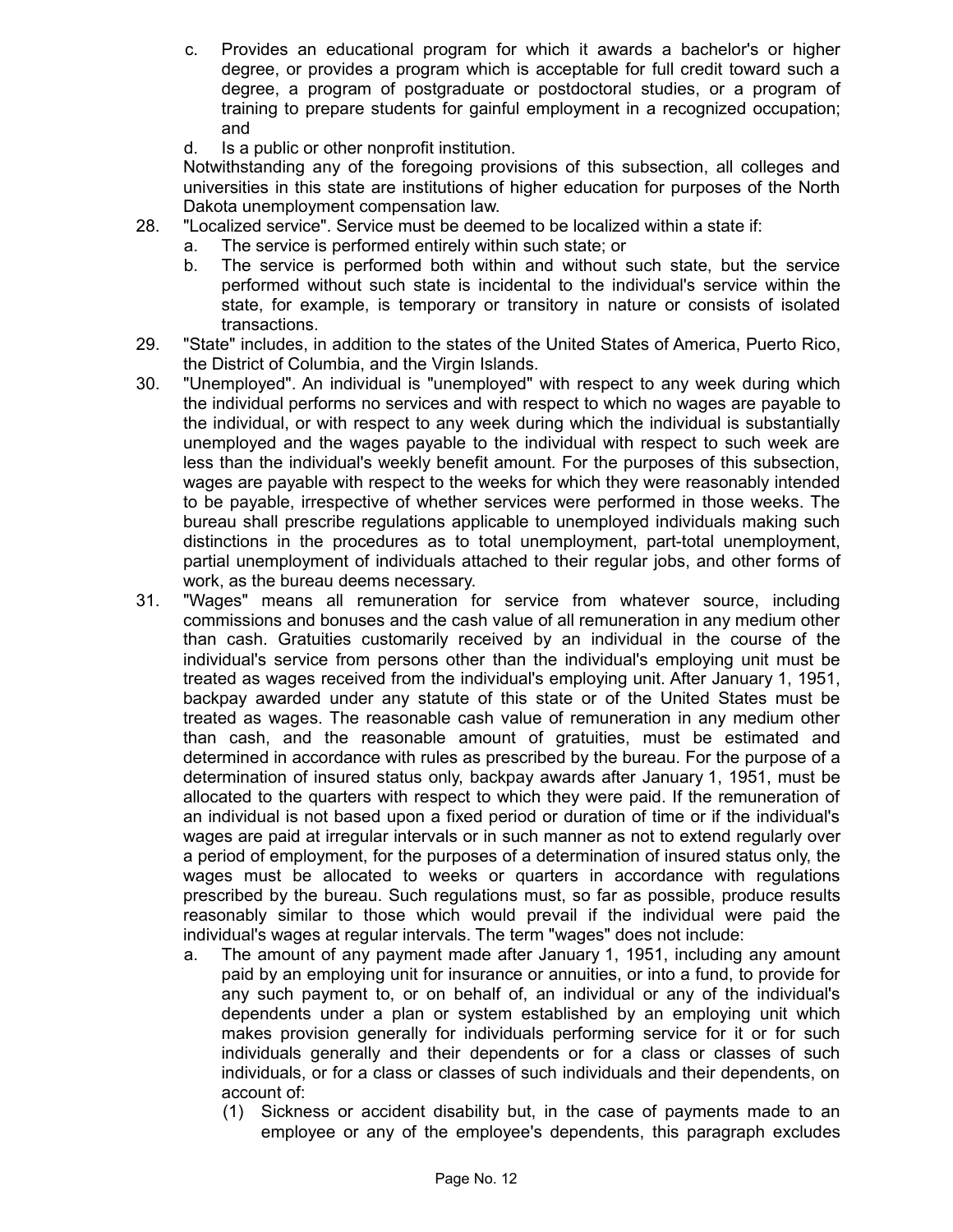from the term "wages" only payments which are received under a workforce safety and insurance law;

- (2) Medical and hospitalization expenses in connection with sickness or accident disability; or
- (3) Death.
- b. The amount of any payment on account of sickness or accident disability, or medical or hospitalization expenses in connection with sickness or accident disability, made after January 1, 1951, by an employing unit to, or on behalf of, an individual performing services for it after the expiration of six calendar months following the last calendar month in which the individual performed services for such employing unit.
- c. The amount of any payment made after January 1, 1951, by an employing unit to, or on behalf of, an individual performing services for it or the individual's beneficiary:
	- (1) From or to a trust described in section 401(a) of the federal Internal Revenue Code which is exempt from tax under section 501(a) of the federal Internal Revenue Code at the time of such payment unless such payment is made to an individual performing services for the trust as remuneration for such services and not as a beneficiary of the trust; or
	- (2) Under or to an annuity plan which, at the time of such payments, is a plan described in section 403(a) of the federal Internal Revenue Code.
- d. The amount of any payment made by an employing unit, without deduction from the remuneration of the individual in its employ, of the tax imposed upon an individual in its employ under section 3101 of the federal Internal Revenue Code with respect to services performed after January 1, 1951.
- e. Remuneration paid after January 1, 1951, in any medium other than cash to an individual for services not in the course of the employing unit's trade or business.
- f. Dismissal payments before December 31, 1951, which the employing unit legally is not required to make.
- g. Any payment made to, or on behalf of, an employee or the employee's beneficiary under or to an annuity contract described in section 403(b) of the federal Internal Revenue Code, other than a payment for the purchase of such contract which is made by reason of a salary reduction agreement whether evidenced by a written instrument or otherwise, under or to an exempt governmental deferred compensation plan as defined in section  $3121(v)(3)$  of the federal Internal Revenue Code, or to supplemental pension benefits under a plan or trust described in any of the foregoing provisions to take into account some portion or all of the increase in the cost of living as determined by the secretary of labor since retirement but only if such supplemental payments are under a plan which is treated as a welfare plan under section  $3(2)(B)(ii)$  of the Employee Retirement Income Security Act of 1974.
- h. Any payment made to, or on behalf of, an employee or the employee's beneficiary under a simplified employee pension if, at the time of the payment, it is reasonable to believe that the employee will be entitled to a deduction under section 219(b)(2) of the federal Internal Revenue Code for such payment.
- i. The value of any meals or lodging furnished by or on behalf of the employer if at the time of such furnishing it is reasonable to believe that the employee will be able to exclude such items from income under section 119 of the federal Internal Revenue Code.
- j. Nothing in this subsection excludes from the term "wages" any employer contribution under a qualified cash or deferred arrangement as defined in section 401(k) of the federal Internal Revenue Code to the extent not included in gross income by reason of section 402(a)(8) of the federal Internal Revenue Code, or any amount treated as an employer contribution under section 414(h)(2) of the federal Internal Revenue Code.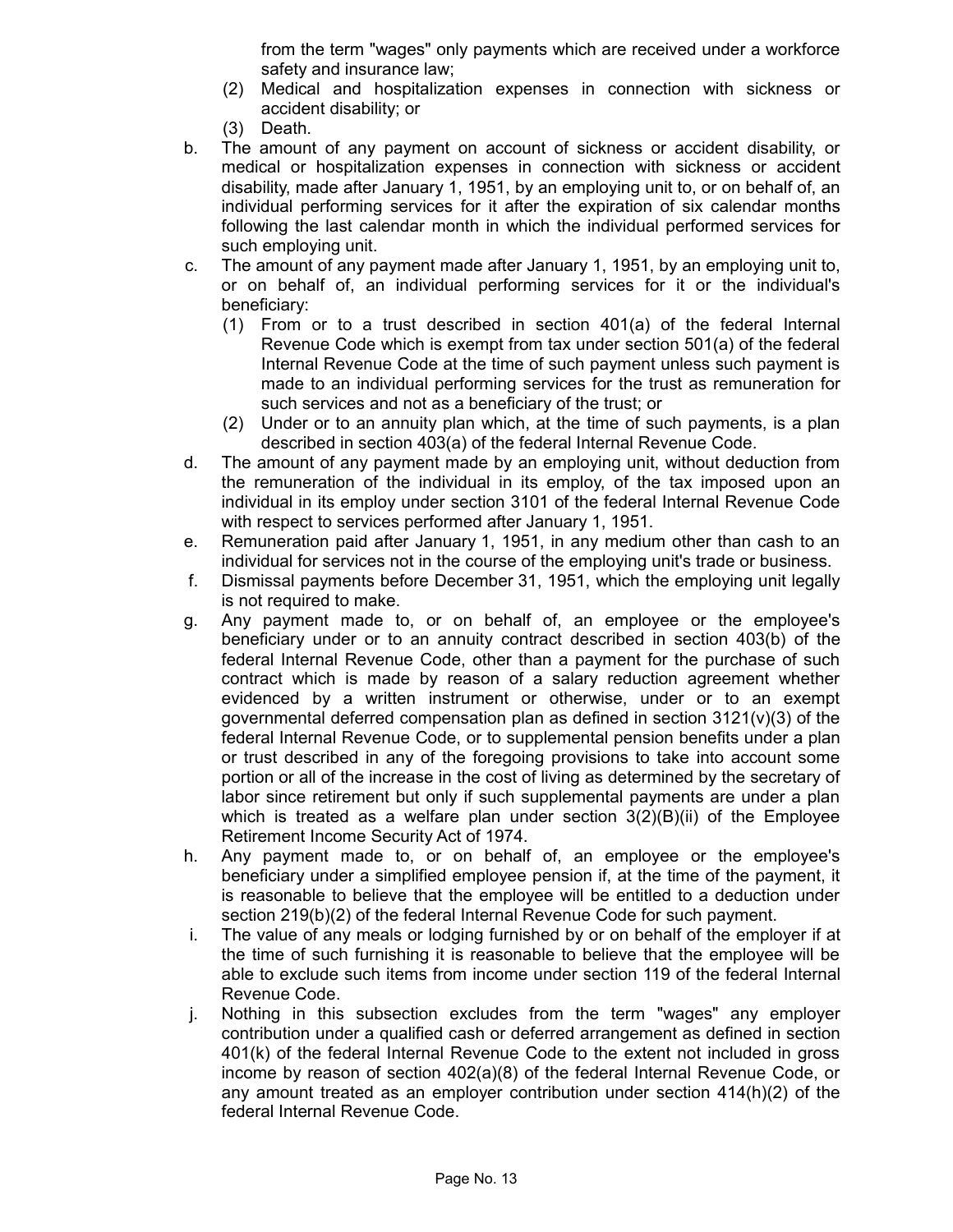- k. Any amount deferred under a nonqualified deferred compensation plan must be taken into account for purposes of this chapter as of the later of when the services are performed, or when there is no substantial risk of forfeiture of the rights to such amount. Any amount taken into account as wages by reason of this subdivision and the income attributable thereto may not thereafter be treated as wages for purposes of this chapter. For purposes of this subdivision, the term "nonqualified deferred compensation plan" means any plan or other arrangement for deferral of compensation other than a plan described in subdivisions c, g, and h.
- l. Payments that qualify as supplemental unemployment compensation paid by an employer to former employees if those payments are paid pursuant to a plan that meets the following requirements:
	- (1) Benefits are paid only to unemployed former employees who are laid off by the employer;
	- (2) Eligibility for benefits depends on meeting prescribed conditions after termination;
	- (3) The amount of weekly benefits payable is based upon state unemployment benefits, other compensation allowable under state law, and the amount of regular weekly pay of that former employee;
	- (4) The duration of the benefits is affected by the fund level and employee seniority;
	- (5) The right to benefits does not accrue until a prescribed period after termination;
	- (6) Benefits are not attributable to the performance of particular services;
	- (7) No employee has any right to the benefits until qualified and eligible to receive benefits; and
	- (8) Benefits may not be paid in a lump sum.
- 32. "Week" means such period of seven consecutive days, as the bureau may prescribe by regulation. The bureau by regulation may prescribe that a week must be deemed to be "in", "within", or "during" that benefit year which includes the greater part of such week.

## **52-01-02. Employing unit to keep records - Reports of employing unit - Public inspection prohibited - Exception - Penalty.**

All records, including electronic records as defined in section 9-16-01, of the employers doing business in this state showing or reflecting in any way upon the amount of wage expenditure by or upon payments for services performed for those employers are always open for inspection by employees of job service North Dakota who are assigned responsibility to do so for the purpose of ascertaining the correctness of the reports, wage expenditures, the number of employees, and any other information necessary for the agency to administer this title. An employer who refuses to submit the employer's records, including electronic records as defined in section 9-16-01, for inspection by an identified and assigned employee of job service North Dakota is subject to a civil penalty of five hundred dollars for each offense. The agency shall collect the penalty by civil action in the name of the state and shall deposit any penalty collected under this section to the credit of the fund established by section 52-04-22. Information obtained pursuant to this section may not be published or be open to public inspection, other than to public employees in the performance of their public duties, in any manner revealing the employing unit's identity, but any claimant or the claimant's legal representative at a hearing before a hearing officer or the agency must be supplied with information from such records to the extent necessary for the proper presentation of the appeal.

### **52-01-03. Disclosure of information. (Effective through August 31, 2022)**

1. Except as otherwise provided in this section, information obtained from any employing unit or individual pursuant to the administration of the North Dakota unemployment compensation law and determinations as to the benefit rights of any individual must be held confidential and may not be disclosed or be open to public inspection in any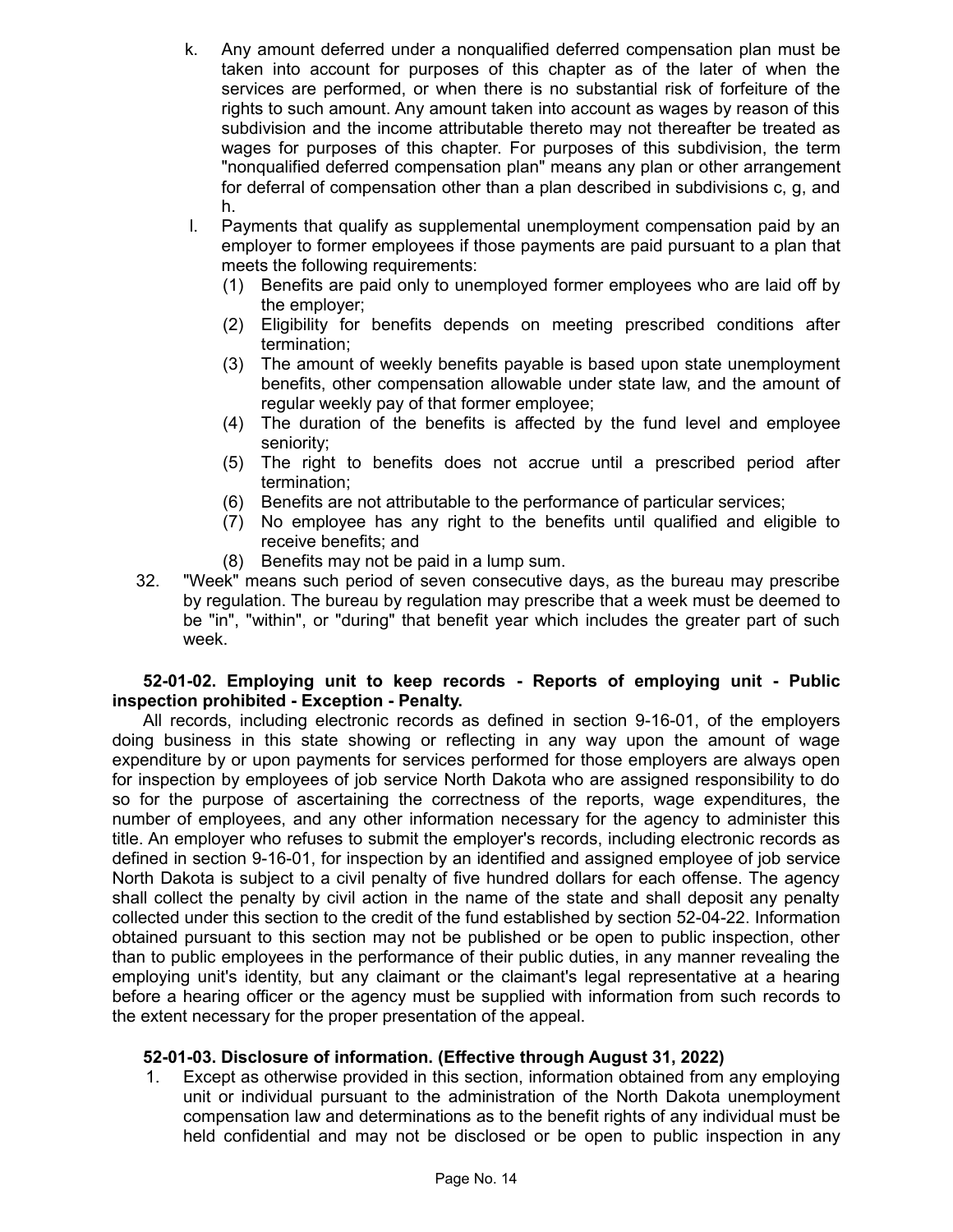manner revealing the individual's or employing unit's identity. Any claimant or claimant's legal representative must be supplied with information from the records of the unemployment insurance division, to the extent necessary for the proper presentation of the claimant's claim in any proceeding under the North Dakota unemployment compensation law with respect to the claim.

- 2. Subject to restrictions as the bureau by rule may prescribe, the information may be made available to any agency of this or any other state, or any federal agency, charged with the administration of any unemployment compensation law or the maintenance of a system of public employment offices, or the bureau of internal revenue of the United States department of the treasury, and information obtained in connection with the administration of the employment service may be made available to persons or agencies for purposes appropriate to the operation of a public employment service. Upon a request, the bureau shall furnish to any agency of the United States charged with the administration of public works or assistance through public employment, and may furnish to any state agency similarly charged, the name, address, ordinary occupation, and employment status of each recipient of benefits and the recipient's rights to further benefits under the North Dakota unemployment compensation law. The bureau may request the comptroller of the currency of the United States to cause an examination of the correctness of any return or report of any national banking association, rendered pursuant to the North Dakota unemployment compensation law, and in connection with the request, may transmit any report or return to the comptroller of the currency of the United States as provided in subsection c of section 3305 of the federal Internal Revenue Code. The bureau shall request and exchange information for purposes of income and eligibility verification to meet the requirements of section 1137 of the Social Security Act. Job service North Dakota may enter into memoranda of understanding with the United States census bureau to furnish unemployment insurance data to the census bureau and for sharing of information with job service North Dakota.
- 3. Job service North Dakota may provide workforce safety and insurance, the labor commissioner, the driver's license division of the department of transportation, the department of human services, the department of commerce, the state tax commissioner, and the information technology department for purposes of the statewide longitudinal data system with information obtained pursuant to the administration of the unemployment insurance program, and may enter into interagency agreements with those entities for the exchange of information that will enhance the administration of the unemployment insurance program. Any information furnished pursuant to this subsection or pursuant to interagency agreements authorized by this subsection is to be used only for governmental purposes.
- 4. The bureau may provide any state agency or a private entity with the names and addresses of employing units for the purpose of jointly publishing or distributing publications or other information as provided in section 54-06-04.3. Any information so provided may only be used for the purpose of jointly publishing or distributing publications or other information as provided in section 54-06-04.3.
- 5. Whenever the bureau obtains information on the activities of a contractor doing business in this state of which officials of the secretary of state, workforce safety and insurance, or the state tax commissioner may be unaware and that may be relevant to duties of those officials, the bureau shall provide any relevant information to those officials for the purpose of administering their duties.
- 6. The bureau shall request and exchange information as required of it under federal law with any specified governmental agencies. Any information so provided may be used only for the purpose of administering the duties of such governmental agencies.
- 7. The bureau shall enter into a data sharing agreement with the attorney general for the purpose of monitoring individuals who are required to register as sexual offenders or offenders against children. Under such agreement, the bureau may furnish unemployment insurance employee or claimant contact information and the names and addresses of the employers for whom the employee or claimant has worked.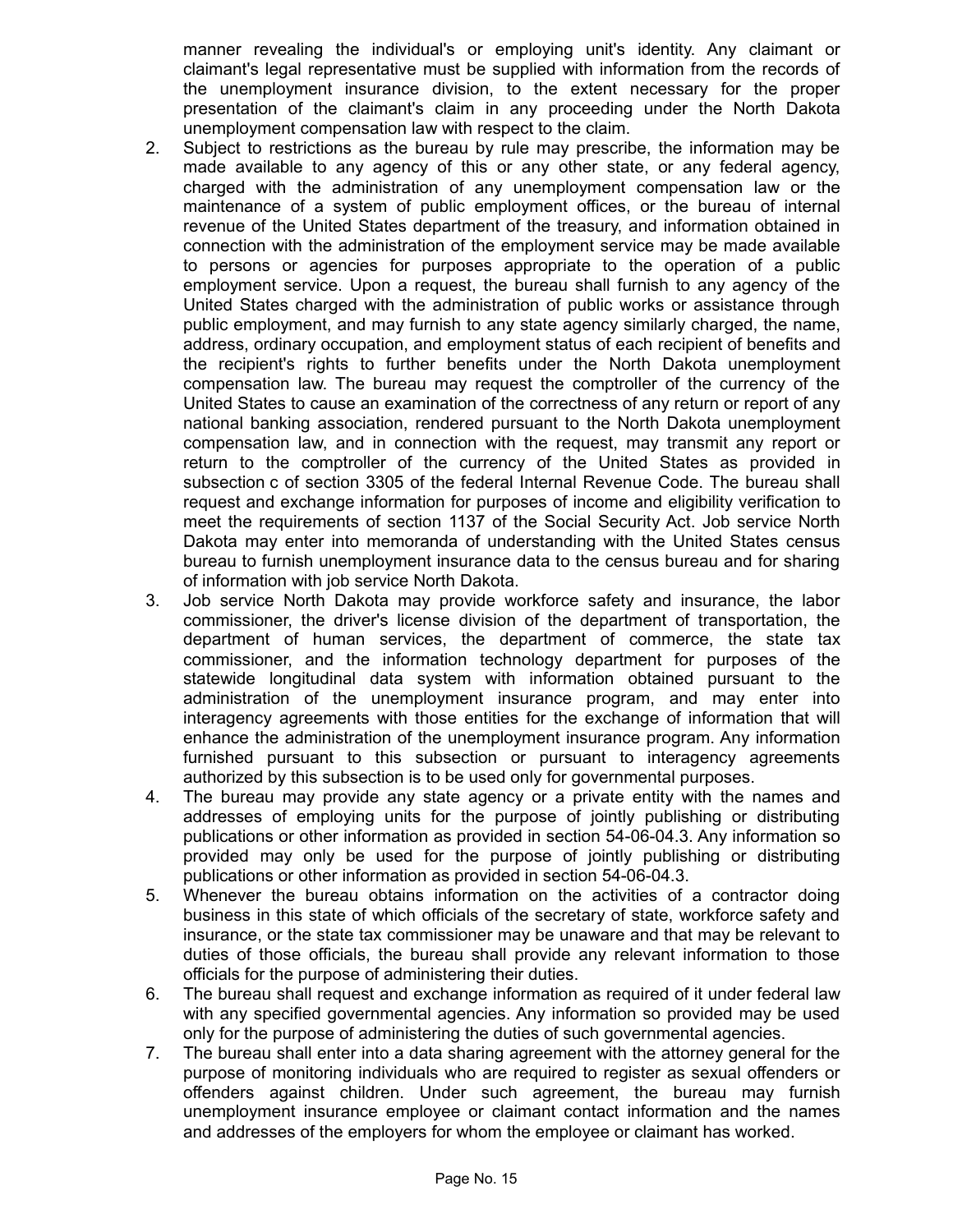8. Job service North Dakota may enter an interagency agreement with the department of commerce for the sharing of information obtained pursuant to the administration of the unemployment insurance program, limited to wage and employment number records of employers identified by the department of commerce as having received North Dakota state economic development assistance. Information provided by job service North Dakota under an agreement may be used only for purposes of evaluation by the department of commerce of the compliance with statutory or contractual performance standards established for employers who received North Dakota state economic development assistance. Information received by the department of commerce under this subsection shall remain confidential and may not be divulged except in an aggregate format that does not permit the identification of information of any individual or employer. Any information furnished pursuant to this subsection or pursuant to interagency agreements authorized by this subsection is to be used for governmental purposes.

## **Disclosure of information. (Effective after August 31, 2022)**

- 1. Except as otherwise provided in this section, information obtained from any employing unit or individual pursuant to the administration of the North Dakota unemployment compensation law and determinations as to the benefit rights of any individual must be held confidential and may not be disclosed or be open to public inspection in any manner revealing the individual's or employing unit's identity. Any claimant or claimant's legal representative must be supplied with information from the records of the unemployment insurance division, to the extent necessary for the proper presentation of the claimant's claim in any proceeding under the North Dakota unemployment compensation law with respect to the claim.
- 2. Subject to restrictions as the bureau by rule may prescribe, the information may be made available to any agency of this or any other state, or any federal agency, charged with the administration of any unemployment compensation law or the maintenance of a system of public employment offices, or the bureau of internal revenue of the United States department of the treasury, and information obtained in connection with the administration of the employment service may be made available to persons or agencies for purposes appropriate to the operation of a public employment service. Upon a request, the bureau shall furnish to any agency of the United States charged with the administration of public works or assistance through public employment, and may furnish to any state agency similarly charged, the name, address, ordinary occupation, and employment status of each recipient of benefits and the recipient's rights to further benefits under the North Dakota unemployment compensation law. The bureau may request the comptroller of the currency of the United States to cause an examination of the correctness of any return or report of any national banking association, rendered pursuant to the North Dakota unemployment compensation law, and in connection with the request, may transmit any report or return to the comptroller of the currency of the United States as provided in subsection c of section 3305 of the federal Internal Revenue Code. The bureau shall request and exchange information for purposes of income and eligibility verification to meet the requirements of section 1137 of the Social Security Act. Job service North Dakota may enter into memoranda of understanding with the United States census bureau to furnish unemployment insurance data to the census bureau and for sharing of information with job service North Dakota.
- 3. Job service North Dakota may provide workforce safety and insurance, the labor commissioner, the driver's license division of the department of transportation, the department of health and human services, the department of commerce, the state tax commissioner, and the information technology department for purposes of the statewide longitudinal data system with information obtained pursuant to the administration of the unemployment insurance program, and may enter into interagency agreements with those entities for the exchange of information that will enhance the administration of the unemployment insurance program. Any information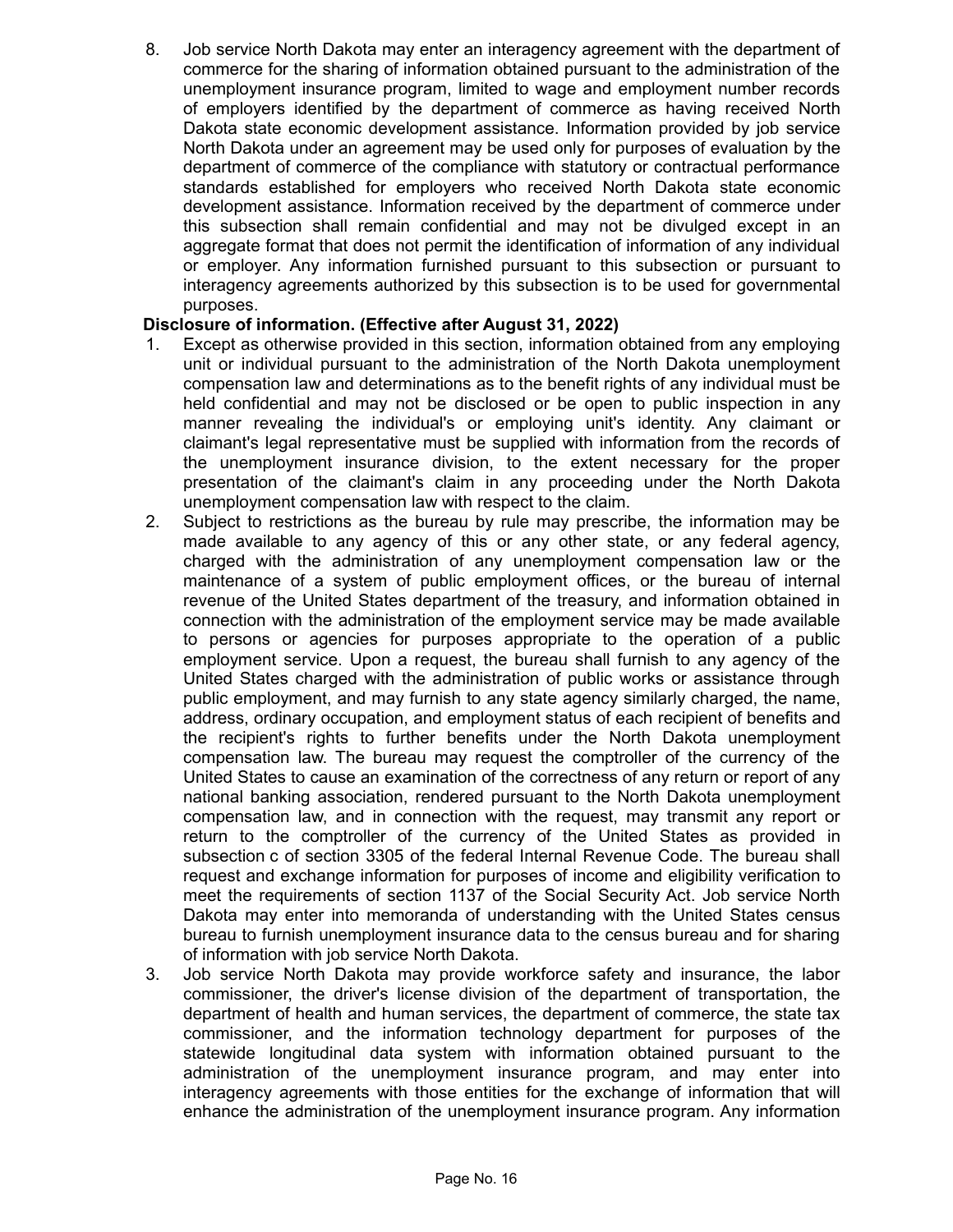furnished pursuant to this subsection or pursuant to interagency agreements authorized by this subsection is to be used only for governmental purposes.

- 4. The bureau may provide any state agency or a private entity with the names and addresses of employing units for the purpose of jointly publishing or distributing publications or other information as provided in section 54-06-04.3. Any information so provided may only be used for the purpose of jointly publishing or distributing publications or other information as provided in section 54-06-04.3.
- 5. Whenever the bureau obtains information on the activities of a contractor doing business in this state of which officials of the secretary of state, workforce safety and insurance, or the state tax commissioner may be unaware and that may be relevant to duties of those officials, the bureau shall provide any relevant information to those officials for the purpose of administering their duties.
- 6. The bureau shall request and exchange information as required of it under federal law with any specified governmental agencies. Any information so provided may be used only for the purpose of administering the duties of such governmental agencies.
- 7. The bureau shall enter into a data sharing agreement with the attorney general for the purpose of monitoring individuals who are required to register as sexual offenders or offenders against children. Under such agreement, the bureau may furnish unemployment insurance employee or claimant contact information and the names and addresses of the employers for whom the employee or claimant has worked.
- 8. Job service North Dakota may enter an interagency agreement with the department of commerce for the sharing of information obtained pursuant to the administration of the unemployment insurance program, limited to wage and employment number records of employers identified by the department of commerce as having received North Dakota state economic development assistance. Information provided by job service North Dakota under an agreement may be used only for purposes of evaluation by the department of commerce of the compliance with statutory or contractual performance standards established for employers who received North Dakota state economic development assistance. Information received by the department of commerce under this subsection shall remain confidential and may not be divulged except in an aggregate format that does not permit the identification of information of any individual or employer. Any information furnished pursuant to this subsection or pursuant to interagency agreements authorized by this subsection is to be used for governmental purposes.

### **52-01-04. Penalty for use of list of names for political purposes.**

Any person who has obtained any list of applicants for work, claimants, or recipients of benefits from the bureau under any pretext, who uses or permits the use of such list for any political purpose, is guilty of a class B misdemeanor.

### **52-01-05. Declaration of public policy.**

Involuntary unemployment creates a hardship on the unemployed worker and the unemployed worker's family and leads to a state of economic insecurity. Relief from problems of involuntary unemployment imposes a statewide burden of serious consequence to the people of the state of North Dakota which can best be met by unemployment insurance for the working person who becomes unemployed through no personal fault. The legislative assembly, therefore, declares that the public good and general welfare of the citizens of the state requires that for laboring people genuinely attached to the labor market there be a systematic and compulsory setting aside of financial reserves to be used as compensation for loss of wages during periods when they become unemployed through no fault of their own.

### **52-01-06. Saving clause.**

The legislative assembly reserves the right to amend or repeal all or any part of the North Dakota unemployment compensation law at any time and there is no vested private right of any kind against such amendment or repeal. All the rights, privileges, or immunities conferred by the